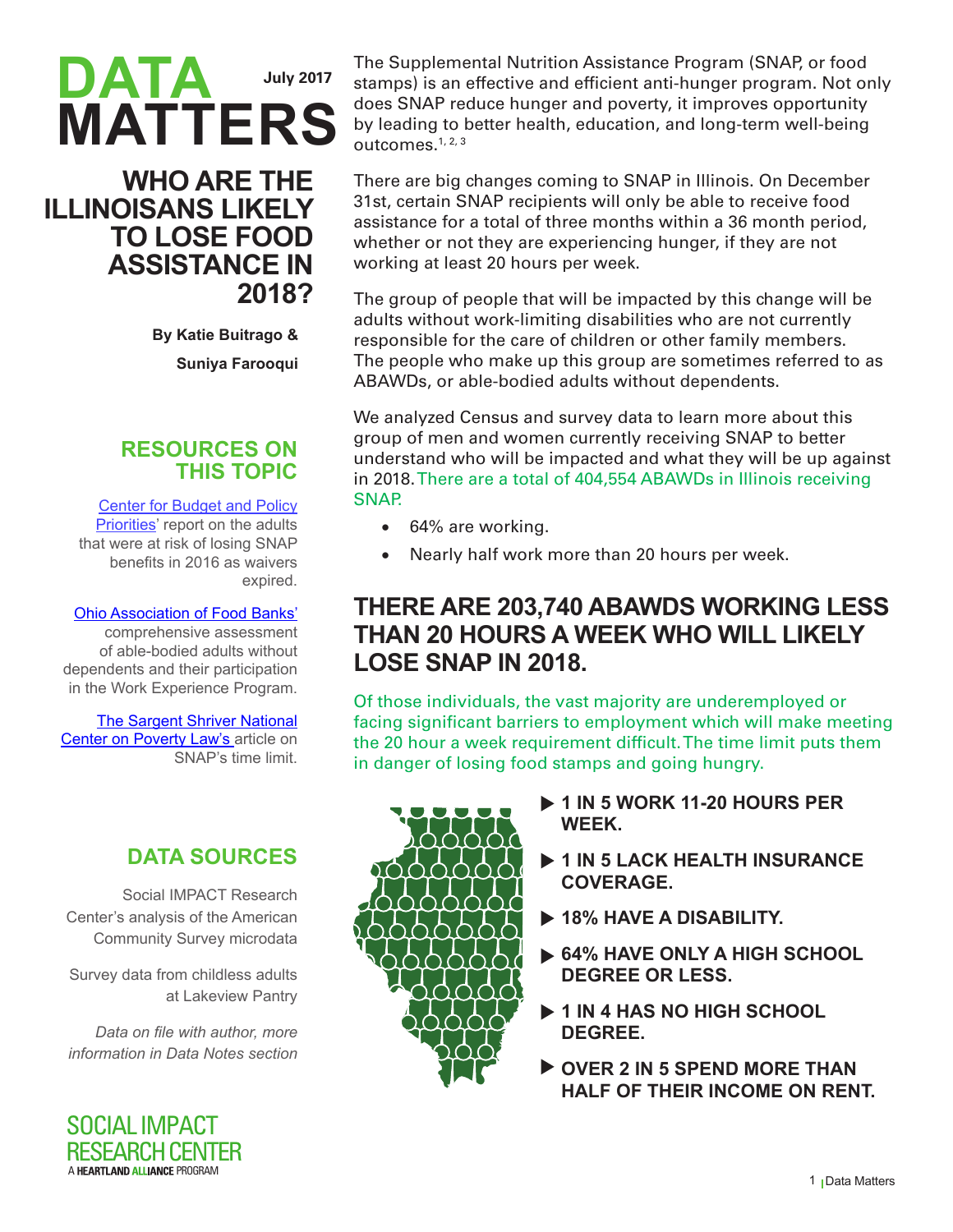## **WHY DOES THIS DATA MATTER NOW?**

Illinois is nearing a critical point in time. At the end of the year, childless adults will only be able to receive food assistance for a total of three months within a 36 month period if they are not working at least 20 hours per week. Currently, Illinois is able to provide food assistance to childless adults for as long as they are experiencing hunger because the state is receiving a time limit waiver from the federal government. Time limit waivers are available to states that are experiencing high rates of unemployment. Waivers are granted to states because finding a full time job within 3 months during an economic downturn may just not be possible and therefore should not be a requirement to receive food assistance.

In almost all parts of the state, unemployment hasn't improved significantly. As a result, Illinois is still eligible to receive a waiver in 2018 that would exempt nearly the entire state from implementing the three in 36 month time limit for this group of Illinoisans in need. The state remains eligible because there are simply not enough jobs available for everyone seeking employment. The problems that Illinois currently faces related to a slow economic recovery are compounded by the state budget crisis. The ABAWDs who are the focus of this report will bear the brunt of these colliding forces when the waiver expires at the end of 2017. Without the time limit waiver in 2018, over 200,000 Illinoisans will lose food assistance and go hungry.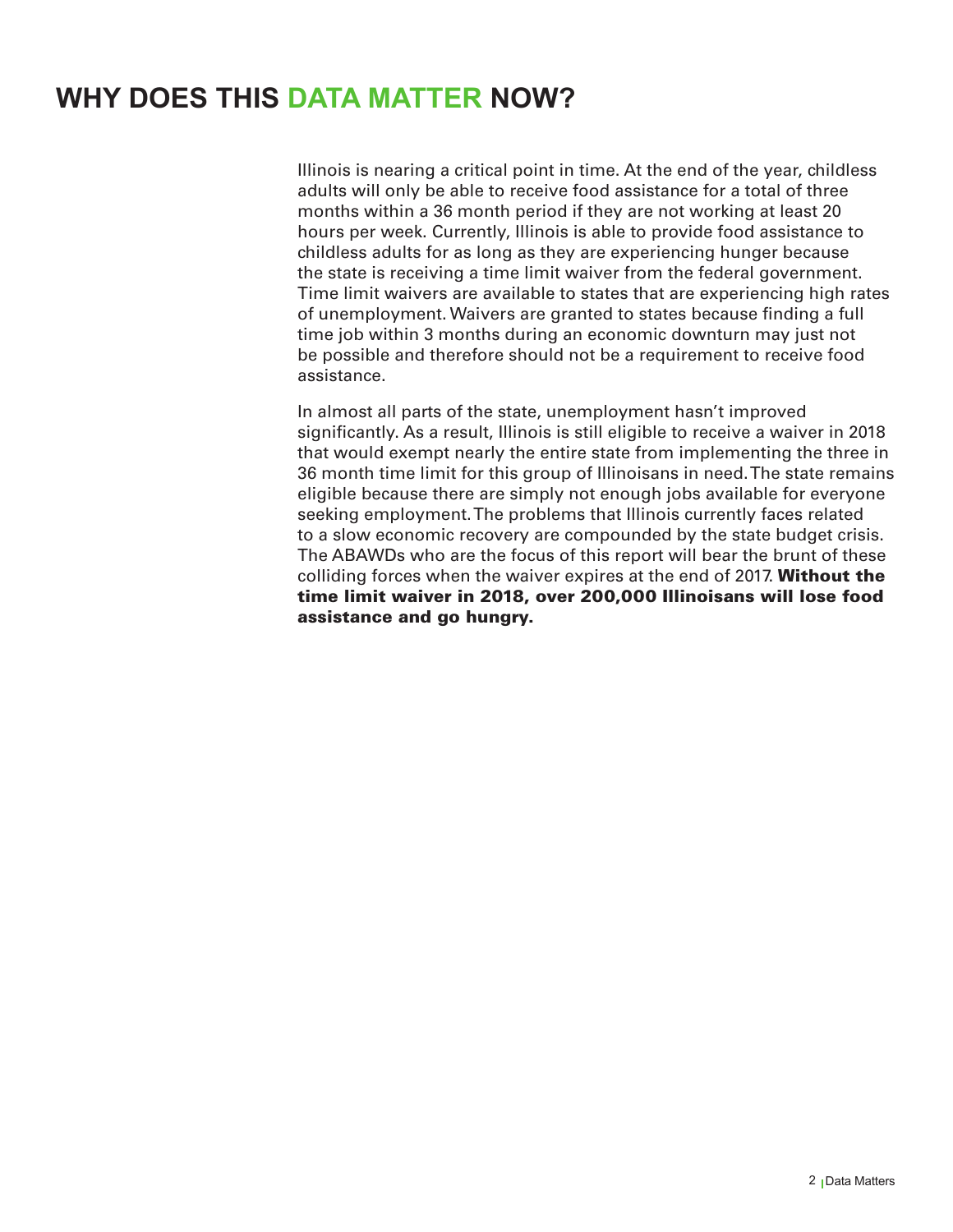## **THE NUMBERS**



Illinoisans from across the state will be at risk of losing food assistance. A majority of people at risk of losing SNAP and experiencing hunger are people of color. Most are under the age of 30 and 64% have only a high school degree or less. Two in five have more than 50% of their household income going to rent. The people most at risk are individuals who face structural racism, are in precarious financial situations, and have significant barriers to employment.

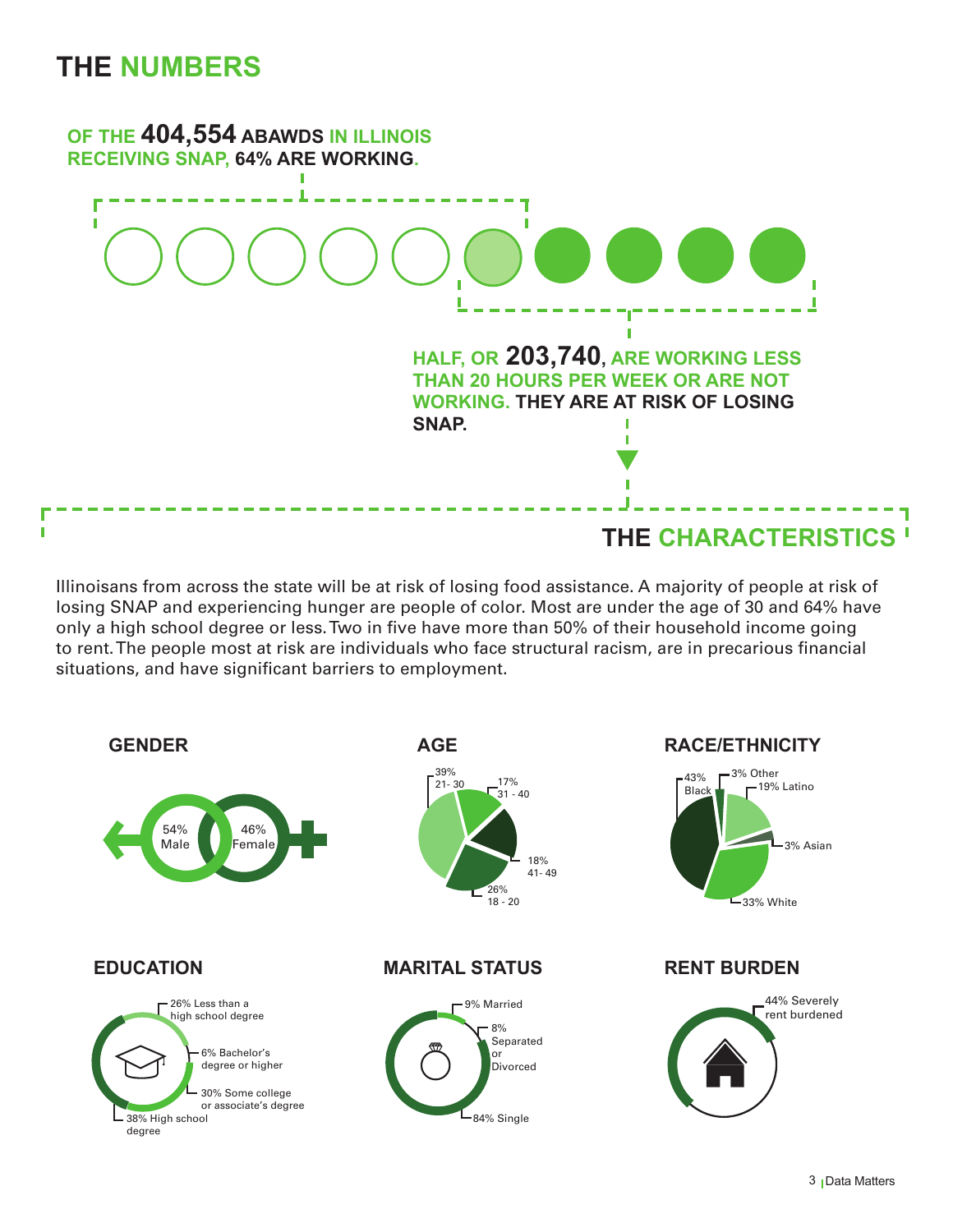# **THE INCOMPLETE PICTURE**

#### **HEALTH INSURANCE**

1 in 5 lack health insurance (higher than the Illinois average of 8%)



#### **DISABILITY**



*including cognitive difficulty, vision difficulty, hearing difficulty, self-care difficulty and ambulatory difficulty)*

So what are we missing? The bigger picture. Looking solely at Census and limited survey data provides an incomplete understanding of the challenges that ABAWDs will face in 2018 if nothing is done. Factors and conditions that serve as structural or systemic barriers to employment and effective responses to these challenges are important to consider as well.

**State Budget Crisis:** The real and lasting impact of Illinois's protracted budget crisis has eviscerated the programs and services that help people get back on their feet in its wake. The services that many Illinoisans have relied on in the past for stability and support in finding and keeping a job have turned hundreds of thousands of people away and left people with nowhere else to turn. Homeless services, employment & job training programs, mental health and addiction treatment services, and domestic violence and youth development programs all provide essential support for people with some of the most significant barriers to employment; yet these are the very programs that have been devastated by the state budget crisis.

**Health-related Barriers to Employment: None of the ABAWDs at risk** of losing food assistance have a social security disability designation or have otherwise been determined "unfit to work" by the government, but many have disabilities or physical or mental health problems that interfere with their ability to find and keep a job.

#### Snapshot: People at risk of losing SNAP assistance at Lakeview Pantry

In a snapshot of ABAWDs who receive services from one food pantry on the north side of Chicago, we found that:

- 29% report that physical health problems (theirs or their family's) have interfered with their ability to find and keep work.
- Most frequently reported physical health problems include asthma (12%), high blood pressure (10%), HIV/AIDS (10%), obesity and other (18%).
- Most frequently reported mental health problems include depression (28%), anxiety (27%), bipolar disorder (23%) and OCD (11%).
- 10% reported they (or someone in the household) have drug/alcohol problems
- 11% report they (or someone in household) have experienced domestic violence in the last year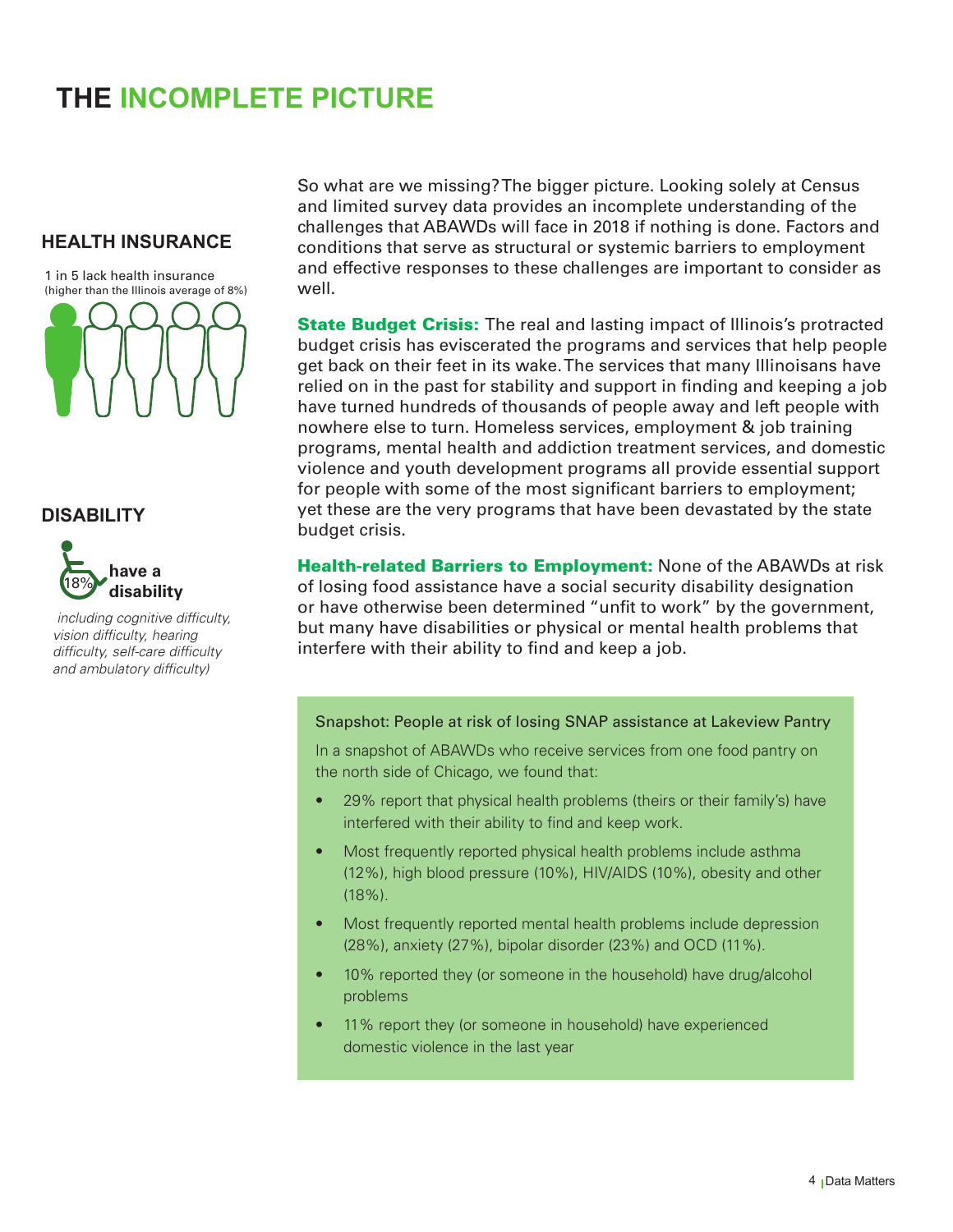**Racial Disparities:** When it comes to jobs and income, the place where you live matters. The resources in your neighborhood influence the availability of accessible jobs and the quality of your school. So much of our lives revolve around where we live and many communities in our state are highly segregated by race. Unequal education funding based on the community in which you live contributes to subpar educational opportunities for people of color, leading to lower rates of high school completion, lower rates of college attendance and completion, lower wages, and higher unemployment. At every level of educational attainment, black people are far more likely to be unemployed and those who are employed earn significantly less than white workers. When a time limit is introduced to food assistance, any community that is already facing inequity and disadvantage will see more of its neighbors go hungry.

- Poverty rates are 2 to 3 times higher for Illinoisans of color, and people of color fare far worse on nearly every measure of wellbeing.4
- Employers are more likely to hire a white job seeker with a felony than a black job seeker with no record.<sup>5</sup>
- Illinoisans of color have unemployment rates that are 1.4 to 2.4 times higher than white Illinoisans.<sup>6</sup>

A Lifetime Sentence: Due to the limits of the data, we do not know how many ABAWDs have a criminal background, but they are likely disproportionately represented in the 45 percent of adults in Illinois (approximately 4.4 million people) who have an arrest or conviction record.7 Having a record creates a significant and lasting barrier to employment and opportunity that does not end with time served. Statutory bars to employment and the biases and hesitancy of employers to hire people with criminal backgrounds are barriers that last a lifetime.

- In Illinois, there are over 800 laws on the books that prohibit the hiring of people with certain convictions for certain jobs and occupational licenses.8
- More than 90% of companies rely on background checks for their hiring decisions and eliminate applicants from consideration based on their backgrounds above and beyond the restrictions required by law.<sup>9</sup>

**Unequal Access to Employment:** Jobs are not readily available for all job seekers in Illinois. Some communities, especially those in lesspopulated areas, are reeling from major employers leaving town, while inner-city neighborhoods are plagued with disinvestment and lack of opportunity. A closer look at county or community-level unemployment data or employment to population ratio would help us better understand the hardship experienced by different groups of people living in different parts of the state. This type of analysis was beyond the scope of this report but the following data points provide a window into this disparity.

- The 7 southern-most counties in Illinois continue to have some of the highest unemployment rates in the state—far higher than the statewide average of 4.4% .<sup>10</sup>
- Of the nation's largest metro areas, Chicago has the greatest racial disparity in young adult employment rates—among 20- to 24-yearolds, the Chicago area's employment rate is 47% for blacks and 73% for whites.<sup>11</sup>

#### **CRIMINAL RECORD**



#### **UNEMPLOYMENT RATE BY COUNTY**

Pulaski 7.7% Alexander 7% Hardin 6.8% Johnson 6.4% Union 6.0% Massac 5.9% Pope 5.6%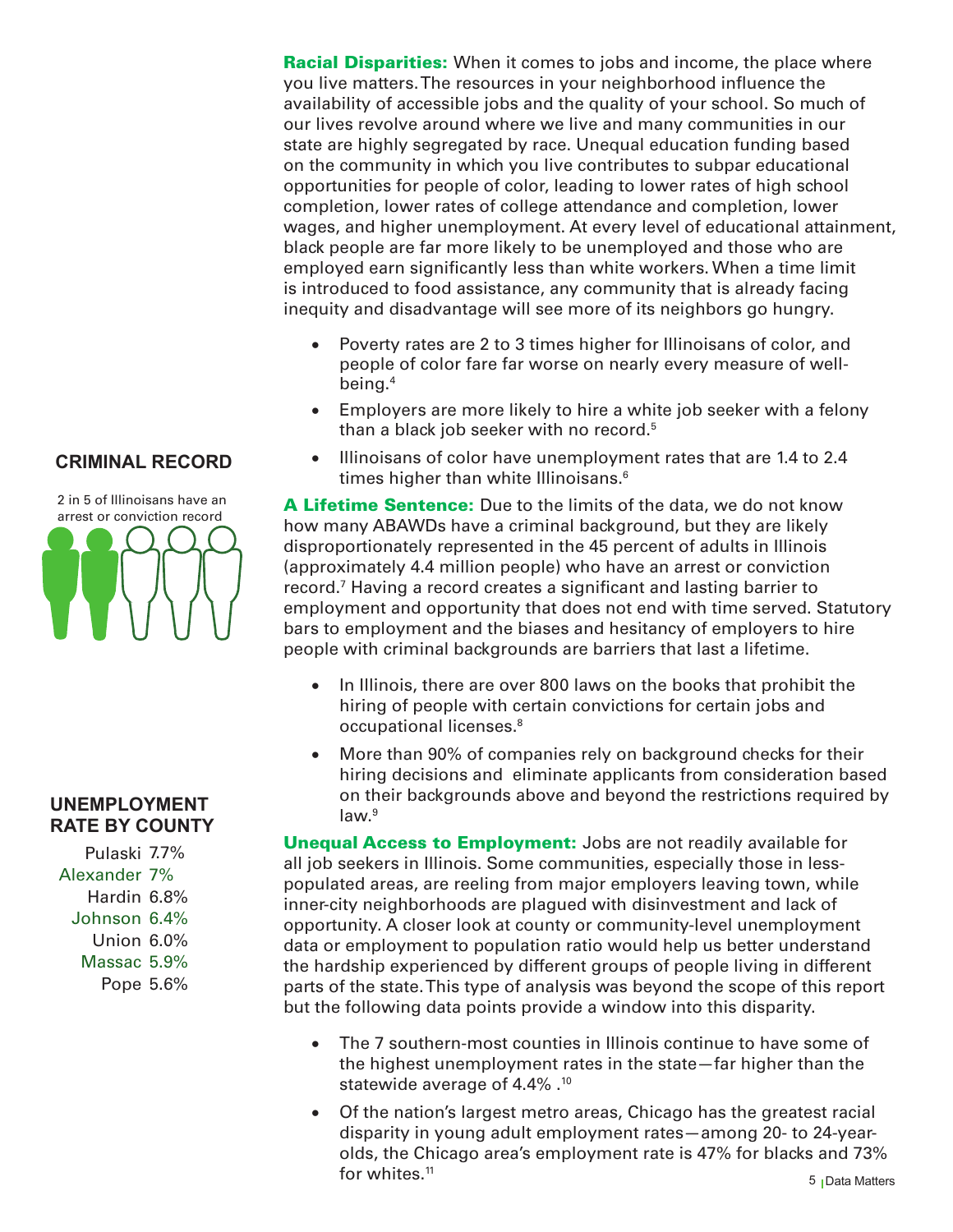# **THE SOLUTIONS**

First and foremost, the Governor should seek a SNAP time limit waiver from the federal government in 2018 to prevent over 200,000 Illinoisans from going hungry. The Governor should continue to request time limit waivers when the state is eligible due to high unemployment in subsequent years. In addition to this immediate short-term solution, state policymakers must support proven programs and policies that address the most common barriers to work, promote full employment, and level the playing field to create true opportunity for people of color. Here are just a few ideas:

- Reduce the collateral consequences of criminal records-like statutory bars to employment, education, and housing—that impede successful reentry for people with criminal records.
- Ensure fair and equitable access to quality jobs by investing in pathways to employment for everyone out of work through high quality employment & training programs, subsidized and transitional jobs, on-the-job training, and adult basic education.
- Adequately fund services that provide people the support they need to be successful in work such as homeless prevention, mental health and addiction treatment services, and domestic violence programs.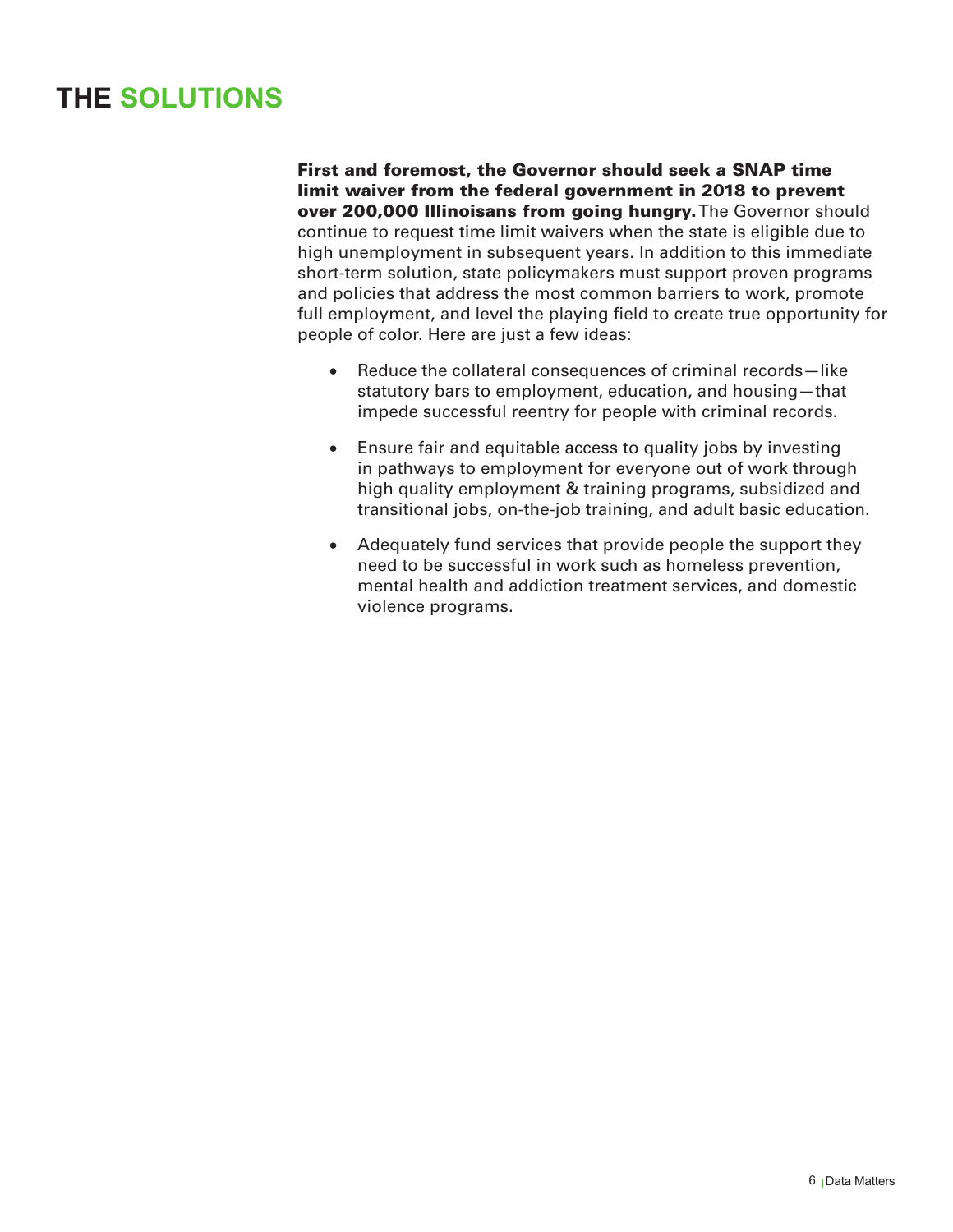# **DATA NOTES**

*Census Data:* Social IMPACT Research Center pulled data from the Integrated Public Use Microdata Series (IPUMS) which draws samples from the American Community Survey (ACS). Using the 1-year ACS 2015, IMPACT was able to estimate the number of ABAWDs in Illinois. Only SNAP recipients with no dependents, ages 18 to 49 receiving no Supplemental Security Income were included in the sample. After getting our sample, IMPACT looked at the differences between ABAWDs working all hours compared to those working only 20 hours per week. IMPACT further looked at the differences between these groups by sex, race, and marital status.

*Lakeview Pantry Survey Data:* In Spring 2017, IMPACT assisted Lakeview Pantry (a food pantry on the north side of Chicago) to conduct a client survey to better understand the experiences and barriers that their clients face, and to explore opportunities to better meet their needs. Lakeview Pantry has allowed IMPACT to include in this white paper aggregate data on individuals who would likely lose food assistance if Illinois does not receive a time limit waiver in 2018 (adults age 18 to 49 who do not have children and do not report that they are not working due to a disability).

# **ENDNOTES**

1 Gregory, C., and Deb, P. (2015). *Does SNAP improve your health?* Food Policy Volume 50, January 2015: 11-19

2 Hoynes, H., Schanzenbach, D., Almond, D. (2012). *Long Run Impacts of Childhood Access to the Safety Net.* NBER Working Paper No. 18535 Issued in November 2012

3 Gassman-Pines, A.and Bellows, L., *SNAP Recency and Educational Outcomes (*2015). Available at SSRN: https://ssrn.com/ abstract=2701380 or http://dx.doi.org/10.2139/ssrn.2701380

4 Buitrago, K., Rynell, A., & Tuttle, S. (2017). *Cycle of Risk: The Intersection of Poverty, Violence, and Trauma in Illinois.* Heartland Alliance. Available at www.heartlandalliance.org/povertyreport.

5 Pager, D. (2003). *[The Mark of a Criminal Record](http://web.stanford.edu/group/scspi/_media/pdf/Reference%20Media/Pager_2003_Crime%20and%20the%20Legal%20System.pdf).* American Journal of Sociology

6 Buitrago *et. al.*, *op. cit.*

7 The estimate of the number of adults in Illinois with an arrest or conviction record comes from the author's analysis of Bureau of Justice Statistics data based on a method developed by the National Employment Law Project.

8 The Council of State Governments, Justice Center. (2016). [The National Inventory of Collateral Consequences of Conviction](https://niccc.csgjusticecenter.org/)  **[Database](https://niccc.csgjusticecenter.org/)** 

9 Rodriguez, M. N., & Emsellem, M. (2011). *[65 Million "Need Not Apply" The Case for Reforming Criminal Background Checks for](http://www.nelp.org/content/uploads/2015/03/65_Million_Need_Not_Apply.pdf)  [Employment](http://www.nelp.org/content/uploads/2015/03/65_Million_Need_Not_Apply.pdf).* New York, NY: The National Employment Law Project

10 Illinois Unemployment Rate by County. (2017). Illinois Department of Employment Security, Economic Information & Analysis Division. Accessed online at: [http://www.ides.illinois.gov/LMI/Local%20Area%20Unemployment%20Statistics%20LAUS/countymap.](http://www.ides.illinois.gov/LMI/Local%20Area%20Unemployment%20Statistics%20LAUS/countymap.pdf) [pdf](http://www.ides.illinois.gov/LMI/Local%20Area%20Unemployment%20Statistics%20LAUS/countymap.pdf)

11 Ross, M., & Svajlenka, N. P. (2016) *Employment and disconnection among teens and young adults: the role of place, race, and education.* Washington, DC: The Brookings Institution.